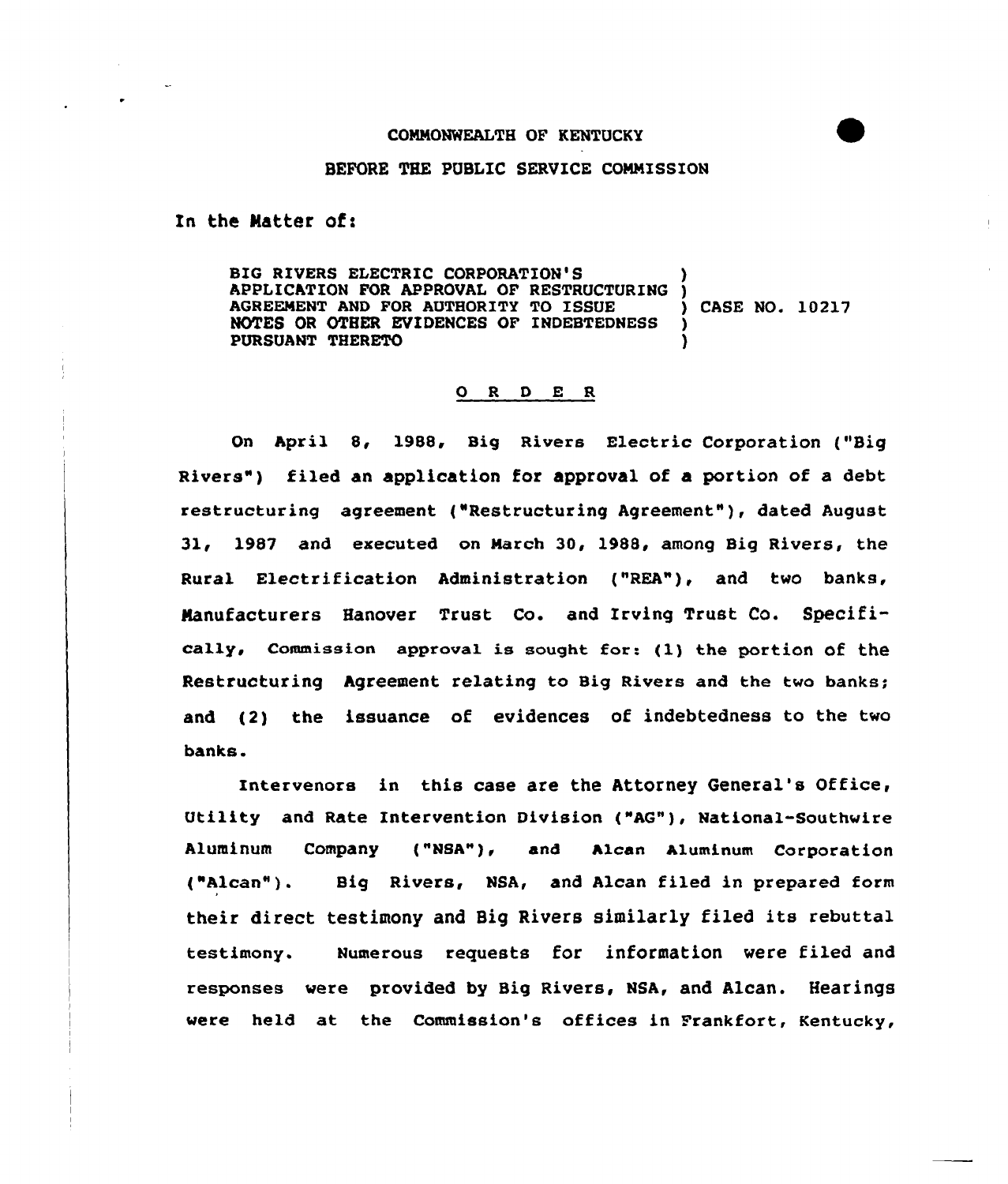commencing on June l and concluding on June 7, 1988. <sup>A</sup> total of seven witnesses testified and vere cross-examined.

At the conclusion of the hearing, all parties presented closing arguments and Big Rivers requested the Commission to establish a briefing schedule. The Commission then conducted an on the record discussion with the parties regarding the 60 day time limit, set farth in KRS 278.300(2), for Commission review af financing applications. Big Rivers stated that it had no objections to extending the Commission's review period by 22 days, to June 30, 1988, based on the unique circumstances of this case. Those circumstances include the voluminous nature of the parties' the unanticipated need for the hearing to run almost 5 days, the highly complex and technical nature of the issues presented, and the need of Big Rivers for an opportunity to respond in writing to NsA's motion for involuntary dismissal filed an June 6, 1988.

Based on the evidence of record and being advised, the Commission is of the opinion and hereby finds that the facts recited herein constitute good cause for the continuation of Big Rivers' application for 22 days. All parties should have an adequate opportunity to respond to NSA's motion for involuntary dismissal and the Commission similarly needs adequate time to review and consider the motion and responses. Furthermore, due to the complex nature of the issues presented in this case, the Commission ruled during the hearing that the parties should also be afforded an opportunity to file briefs on the merits.

 $-2-$